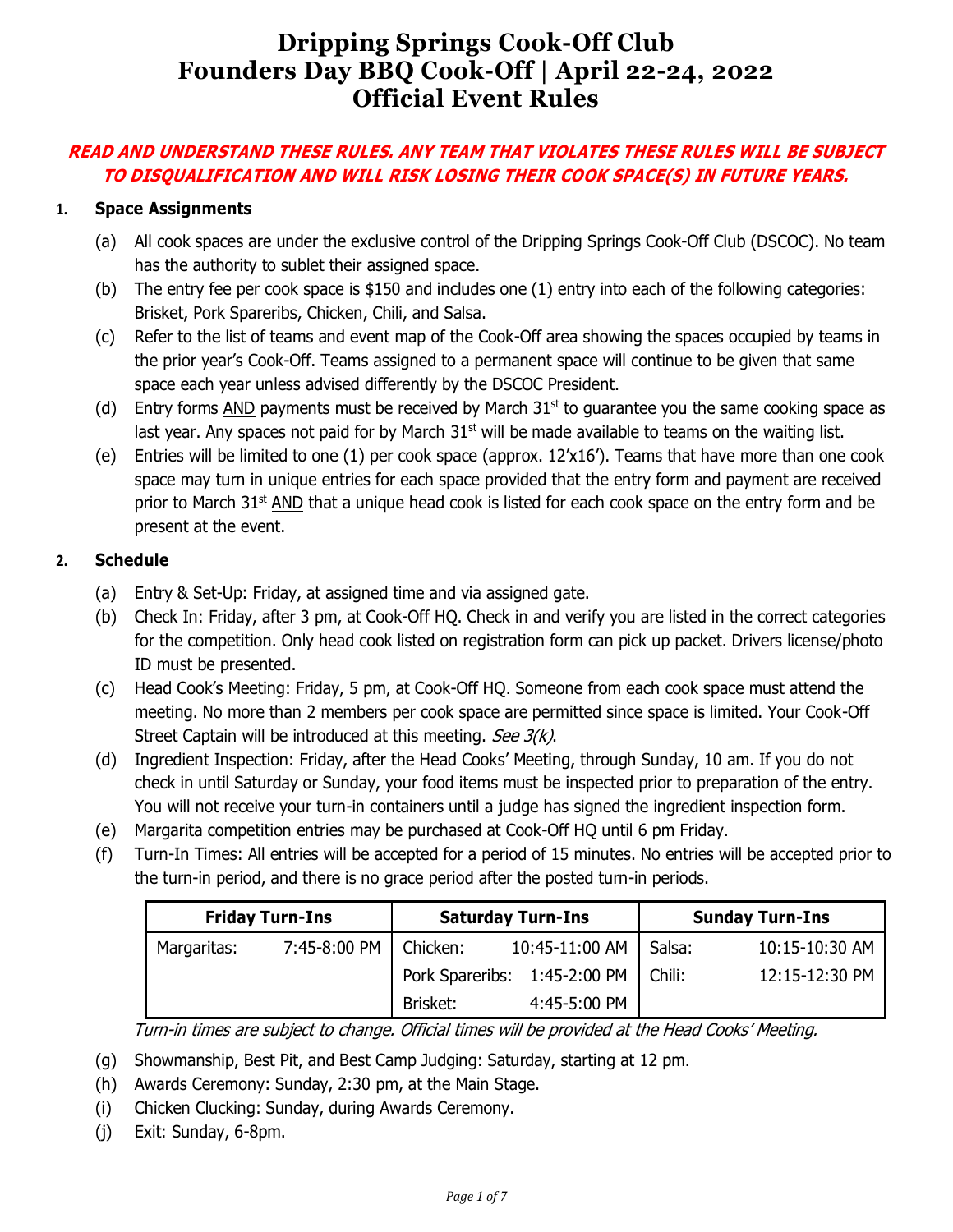# **3. General Rules & Information**

- (a) Vehicles are not allowed in the Cook-Off area, or any other area closed for the Founders Day Festival, after 4 pm Friday, at any time Saturday, and between 10 am and 6 pm Sunday.
	- (i) Vehicles include cars, trucks, motorcycles, ATVs, tractors, motorbikes, golf carts, utility vehicles, etc.
	- (ii) All team members, guests, or visitors to your campsite should be aware of this rule in advance. You are responsible for anyone at your campsite violating this rule.
	- (iii) Certain Founders Day and Cook-Off Officials, as well as other groups, may have permission to operate a limited number of vehicles within the Cook-Off area. This does not permit others to bring vehicles into the area.
	- (iv) The Founders Day Commission and the Dripping Springs Cook-Off Club will strictly enforce this rule.
	- (v) **Anyone violating this rule WILL be disqualified from competing and WILL NOT be allowed to return in following years.**
- (b) Head Cooks are responsible for maintaining a trash-free campsite at all times. All cook spaces must provide their own trash containers and trash bags. Trash must be in bags prior to placing it in the provided dumpsters.
- (c) Glass containers are not permitted in the Cook-Off area. (This means no glass beer bottles.)
- (d) You may not sell or advertise for sale any items, including food items, craft items, or commercial products, from your camp site.
- (e) Teams are responsible for providing their own shade canopies.
- (f) Each team/campsite will be provided one 20-amp electrical hook-up within 100' of the cook space. Bring your own extension cord to connect to the panel. Additional hook-ups can be purchased from the City of Dripping Springs for \$20/each.
- (g) Violent, vulgar, or obscene behavior will not be tolerated. If there is a disturbance in your camp site, your team may be subject to disqualification and/or loss of camp site in future years.
- (h) Public intoxication is a Class C misdemeanor. Police will be present at Founders Day and may issue citations within cook sites.
- (i) Destruction of public or private property will not be tolerated and may result in criminal or civil action.
- (j) Any activity occurring in your cook space(s) is your responsibility. If someone who is not part of your team is creating a problem in your designated area, you must ask them to leave or have them removed. You are also responsible for anyone on your team violating the entry or exit rules.
- (k) Cook-Off Street Captains are designated Cook-Off Officials stationed throughout the Cook-Off area. Any questions or concerns that arise during the weekend should first be taken to your designated Street Captain. If your Street Captain is not available, visit Cook-Off HQ to speak with an Official.
- (l) Failure to comply with requests or instructions from a Cook-Off Official may result in disqualification and/or loss of camp site in future years.
- (m) No use of bullhorns or microphones to talk to the public is allowed.
- (n) No professional/commercial cooks/caterers are allowed to compete.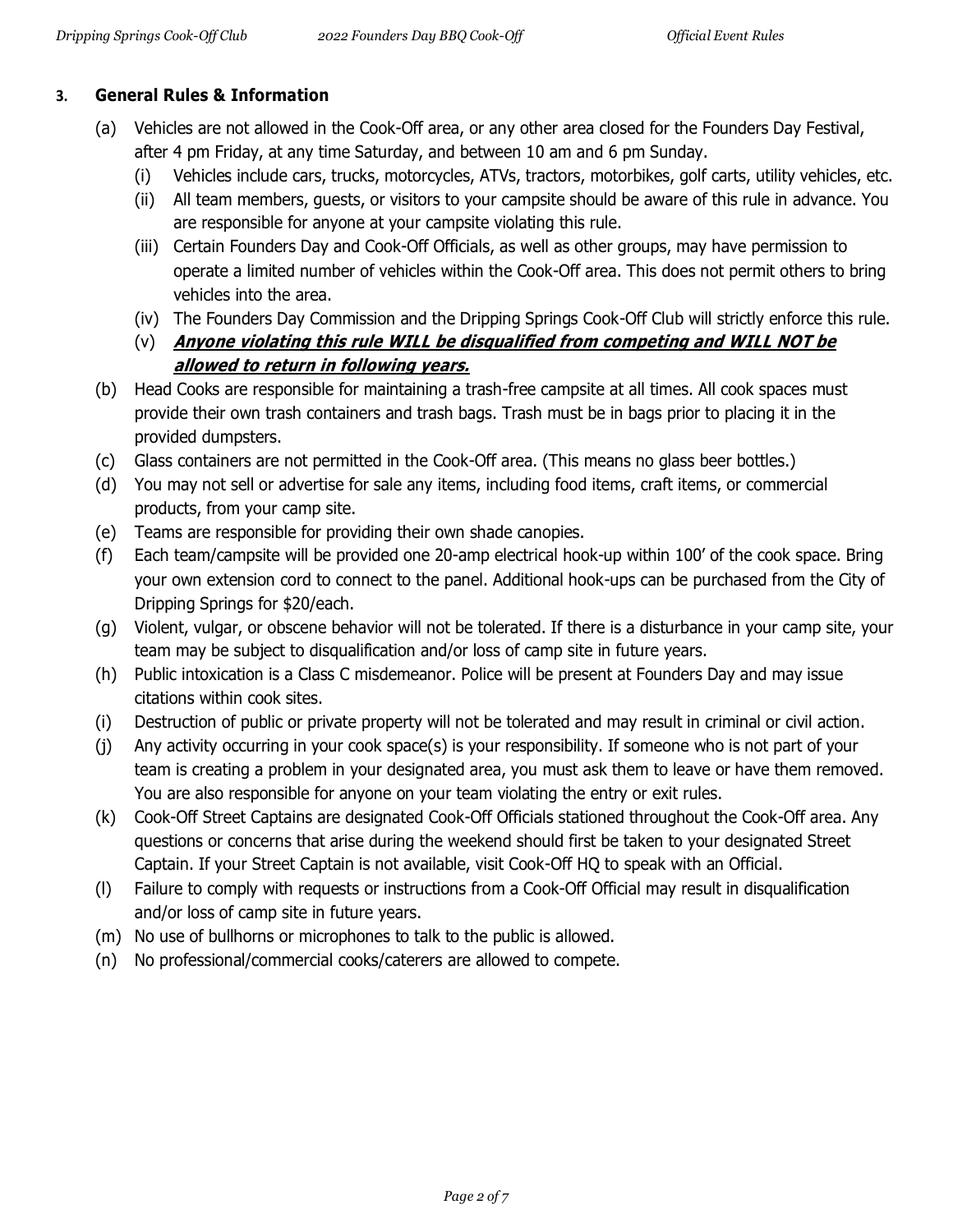# **4. Food & Drink Competition Rules**

- (a) The Head Judge and judging committee will be responsible for inspecting all meats and other ingredients.
- (b) The only advance preparation permitted is trimming meat and creating dry spice mixes.
- (c) Once competition meat and ingredients have been inspected, they shall not leave the cook site.
- (d) All seasoning, cooking, mixing, preparation, etc. of products shall be done within the confines of the team's assigned cooking space(s).
- (e) Each competition entry must be delivered to the designated location. Information will be provided in mailed packet or at Cook's meeting.
- (f) Cooks must sample their own entries, if requested.
- (g) Duplicate competition entries are not permitted. Teams must submit unique competition entries for each cook space/entry.
- (h) Chicken, Pork Spareribs, and Brisket
	- (i) Sauces, garnishes, and other identifying items may NOT be added to competition entries after cooking.
	- (ii) All meat must be in 30 bite-sized boneless pieces for judging. No slices, bone-in chicken, rib racks/slabs, etc. are permitted, with the following exceptions:
		- (A) Brisket entries may have one ¼ inch slice of brisket placed in the container in addition to the 30 bite-sized pieces.
		- (B) Pork sparerib entries may have one pork sparerib with meat placed in the container in addition to the 30 bite-sized pieces.
- (i) Chili and Salsa
	- (i) Chili entries must be con carne only. No beans or large pieces of food items may be in the chili, such as chunks of tomato, large pieces of peppers, etc.
	- (ii) Salsa must be red, tomato-based, and not chunky. Pico de Gallo and/or green salsa are not acceptable and will not be judged.
- (j) Jackpot Margaritas
	- (i) Entrants must be at least 21 years of age and must have proper identification available at turn-in.
	- (ii) Margarita entries may not be pre-mixed and must be made in your camp. As with all other competition categories, ingredients must be approved prior to receiving entry containers. **Commercial margarita mixes will not be approved**.
	- (iii) Margaritas must be on the rocks, not frozen. Ice cubes are acceptable but crushed ice is not.
	- (iv) Margaritas may be any flavor.
- (k) If an entry does not conform to these rules, your container may be returned to you to correct and turn in before the allotted entry period has ended, or it may be disqualified at the discretion of the Head Judge.

# **5. Other Competition Rules**

- (a) Showmanship: Judges will announce their presence to each team entering the contest and will expect entertainment to begin promptly. Judging will be based on the following:
	- (i) team costumes
	- (ii) originality
	- (iii) entertainment: must perform a skit (limited to 10 minutes)
	- (iv) friendliest Cook-Off spirit
- (b) Best Pit: Judges will announce their presence to each team entering the contest and will expect a guided tour around the pit. Judging will be based on the following criteria:
	- (i) quality of materials,
	- (ii) craftsmanship,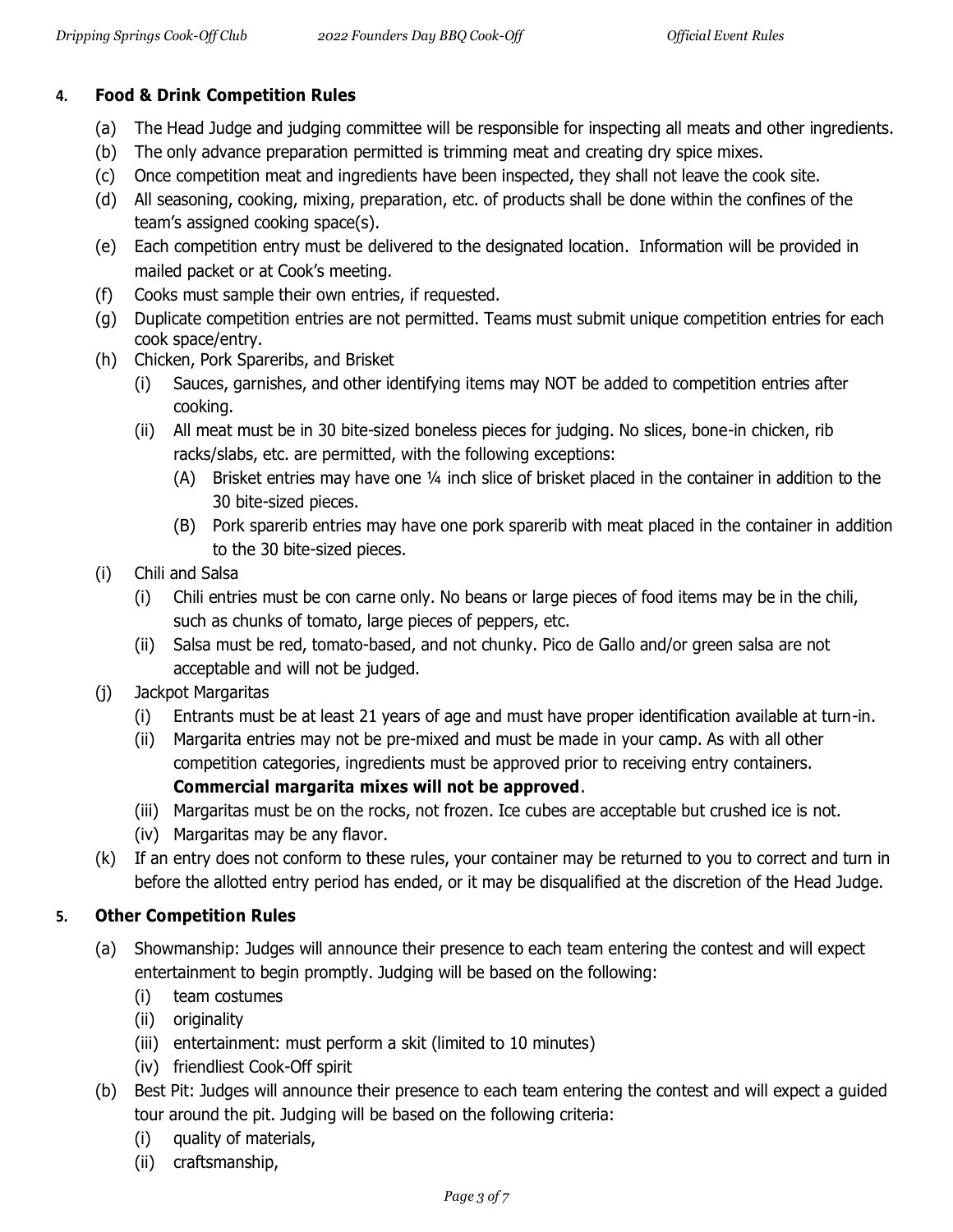- (iii) attention to detail,
- (iv) firebox construction,
- (v) tightness of compartment, and
- (vi) general layout of pit in campsite.
- (c) Best Camp: Judges may announce their presence to each team entering the contest. Judging will be based on the following criteria:
	- (i) overall appearance and layout of the camp,
	- (ii) cleanliness of the site, and
	- (iii) theme of the camp, accessories and novelty items.
- (d) Chicken Clucking
	- (i) Separate categories will be offered for children under 16 years old and "adults" aged 16+.
	- (ii) Entries may be limited to the first 10 contestants in each category.
	- (iii) Chicken Clucking will be judged on the original presentation of clucking like a chicken or crowing like a rooster.
	- (iv) There is no fee to enter, and entry is open to the public.
- (e) Tip Jars
	- (i) Teams are allowed to have Tip Jars for guests who wish to sample food. Teams are not required to provide food samples to the public.
	- (ii) Having a suggested tip amount is considered selling. Tip Jars may be eliminated if they are abused.

## **6. Judging**

- (a) Entries will be judged on Appearance, Aroma, Taste, Texture, and Aftertaste.
- (b) All decisions of the Head Judge are final and cannot be appealed.
- (c) Containers
	- (i) Each Head Cook will receive a ticketed container for each category entered.
	- (ii) The containers are take-out boxes with a foil sheet for meat entries and cups for chili, salsa, and margaritas. No other containers will be accepted for turn-in. Ensure that your containers are secured in a safe spot until needed.
	- (iii) Duplicate tickets will be taped to the outside of the containers. You must tear off the ticket that is not taped down to the container and keep that ticket for claiming awards. Do not lose your number as this is the only means of identifying your entry.
	- (iv) Two cups will be provided for margarita entries to prevent sweating. When turning in your entry, ensure that the cup with the taped ticket is the outer layer.
	- (v) Do not remove, tamper with, or damage the ticket that is taped to the container or your entry may be disqualified.
- (d) Judges
	- (i) All teams will be required to supply a judge for at least one category round. **You will receive an assignment in your check-in packet specifying when your team is required to judge.**
	- (ii) Team representatives may sign up in advance to judge various categories; however, each team must present a judge at the assigned category and round. Failure to do so may result in disqualification from that and/or other competition categories.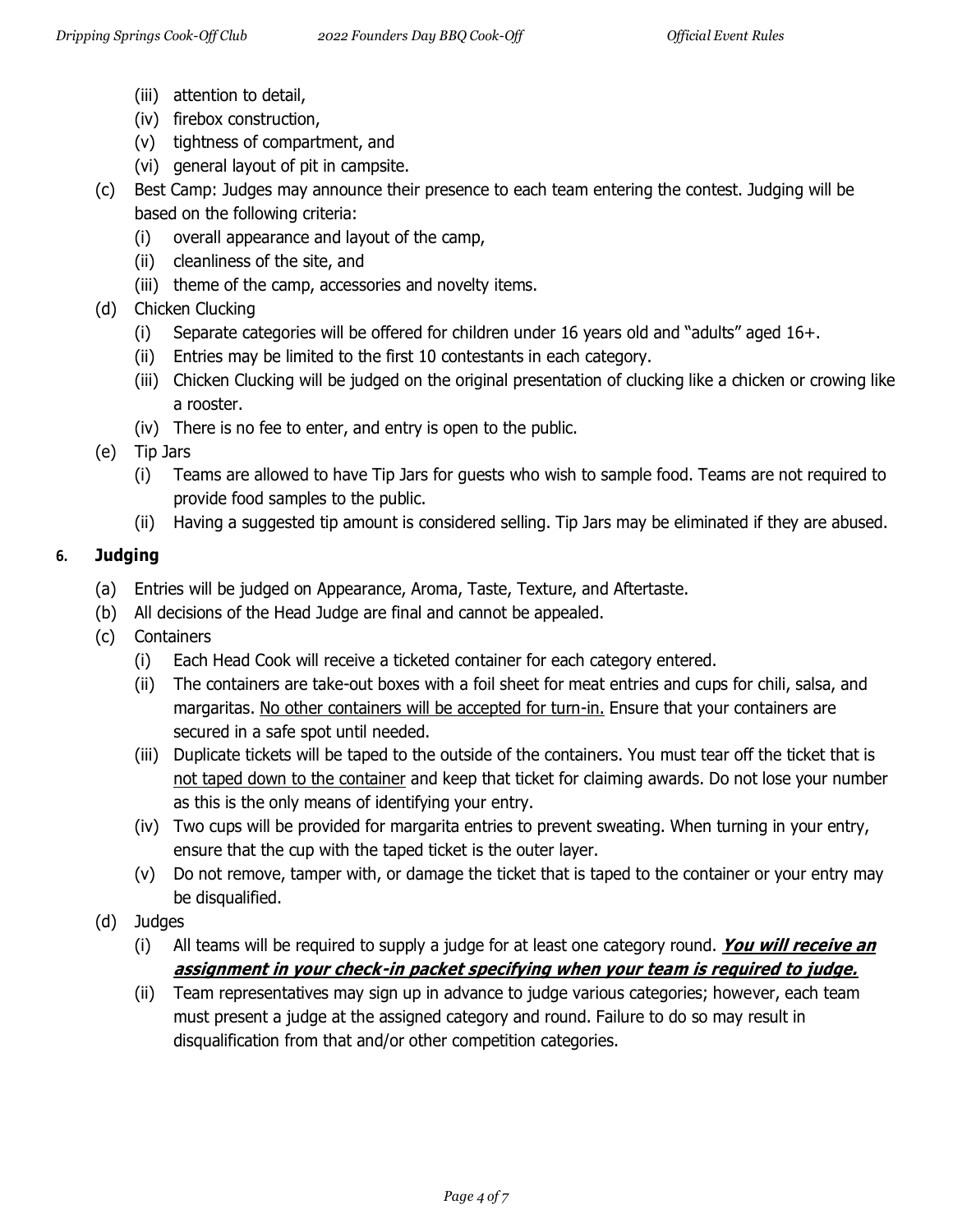## **7. Awards & Prizes**

- (a) Results will be announced on the Main Stage on Sunday beginning at approximately 2:30 pm for all food categories, along with Best Camp, Best Pit, Showmanship, Chicken Clucking and the President's Award. The location of the awards ceremony is subject to change.
- (b) The places that will qualify for cash prizes and awards are as follows:

| <b>All BBQ Meats</b><br>& Chili Entries | <b>Salsa</b>                               | <b>Margaritas</b> | <b>Best Camp, Best Pit,</b><br>& Showmanship | <b>Chicken</b><br><b>Clucking</b> |
|-----------------------------------------|--------------------------------------------|-------------------|----------------------------------------------|-----------------------------------|
| $1^{st}$ : \$400 & Trophy               | $1^{st}$ : \$200 & Trophy                  | $1^{st}$ : 50%    | $1^{st}$ : \$200 & Trophy                    | $1^{st}$ : \$30                   |
| $2^{nd}$ : \$250 & Trophy               | $2^{nd}$ : \$100 & Trophy                  | $2^{nd}$ : 30%    | 2 <sup>nd</sup> : \$100 & Trophy             | $2^{nd}$ : \$20                   |
| 3rd: \$100 & Trophy                     | 3rd: \$50 & Trophy                         | $3rd$ : 20%       | 3rd: \$50 & Trophy                           | $3^{rd}$ : \$10                   |
| $4th$ -10 <sup>th</sup> : Trophy        | 4 <sup>th</sup> -10 <sup>th</sup> : Trophy | See $(c)$         |                                              | (Per group)                       |

(c) Margarita cash prizes are based on the total margarita competition entry fees received at \$25 each. The prize money pool is 60% of the total entry fees collected and will be awarded based on the above allocation. Example prizes based on number of entries received are as follows:

| <b>Entries</b> | <b>1st Place</b> | 2nd Place | <b>3rd Place</b> |
|----------------|------------------|-----------|------------------|
| 20             | \$150            | \$90      | \$60             |
| 40             | \$300            | \$180     | \$120            |
| 80             | \$600            | \$360     | \$240            |

## (d) President's Award

- (i) The President's Award is given to the team that donates the most money to DSCOC.
- (ii) Money may be collected via tip jars (see  $5(e)$ ) or otherwise donated.)
- (iii) Donations must be received at Cook-Off HQ by 12 pm Sunday to be considered for the President's Award.
- (iv) The winner will be presented with a trophy during the awards ceremony.
- (e) The DS Cook-Off Club will hold winning entries not claimed at the awards ceremony for a period of 30 days following the event.

## **8. Entry Process**

- (a) Confirmation letters will be sent to all registered teams the first week in April. Your assigned entry gate, entry time, and space numbers will be given to you when you receive your confirmation letter. You will be sent a color-coded card that you must present to enter the Cook-Off area.
- (b) At your team's designated time for set up, you must enter via the assigned gate, unload all vehicles/trailers, etc. promptly, and immediately remove the vehicles from the area. Vehicles should be unloaded and removed prior to setting up the cook space.
- (c) Teams setting up prior to their designated time on Friday may be subject to disqualification.
- (d) All vehicles must be out of the Cook-Off area by 4 pm Friday.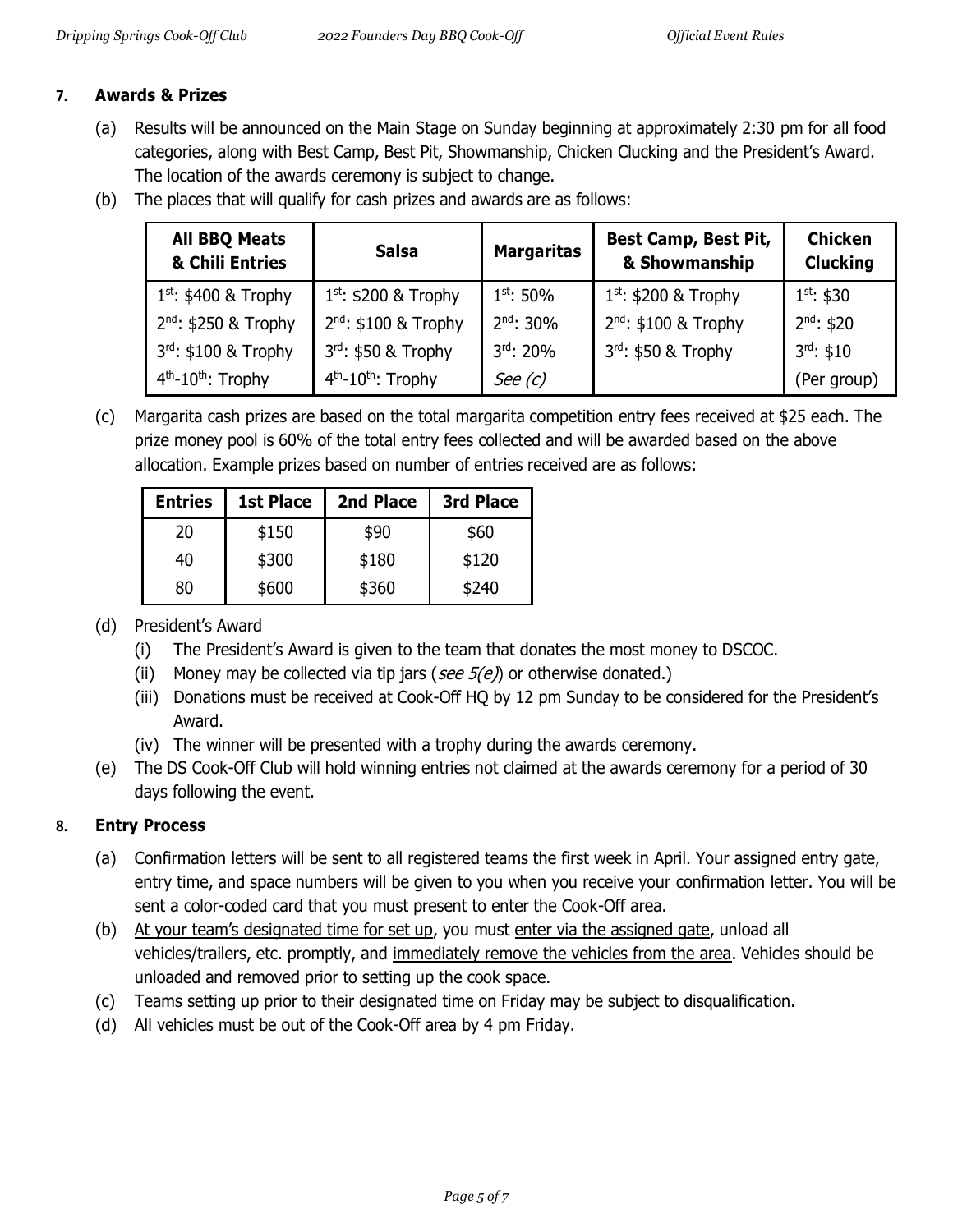#### **9. Exit Process**

- (a) Every team is encouraged to participate in all events and stay until Judging/Announcements are concluded on Sunday.
- (b) Cook spaces must be thoroughly cleaned and free of any grease spots before departure.
	- (i) Bring a broom to sweep your area for small trash and cigarette butts.
	- (ii) Bring kitty litter or grease-sorb to clean up any grease.
	- (iii) Your cook space must be inspected by a Cook-Off Official and approved prior to your departure.
- (c) Teams may bring vehicles into the Cook-Off area for standard exit starting at **6 pm Sunday** or as advised by a Founders Commission or Cook-Off Official.
- (d) Any team that wants to depart before 6 pm Sunday may tear down their site and leave PRIOR to 10 am Sunday. **No team may depart between 10 am and 6 pm Sunday**. Notify your Street Captain by 6 pm Saturday if you plan to leave prior to 10 am Sunday so they are prepared to inspect your campsite Sunday morning.
- (e) All sites must be completely cleared no later than 8 pm Sunday.
- (f) Each team will be assigned an exit gate, included in the entry packet.
- (g) Cook Teams MAY NOT exit via College Street on Sunday.